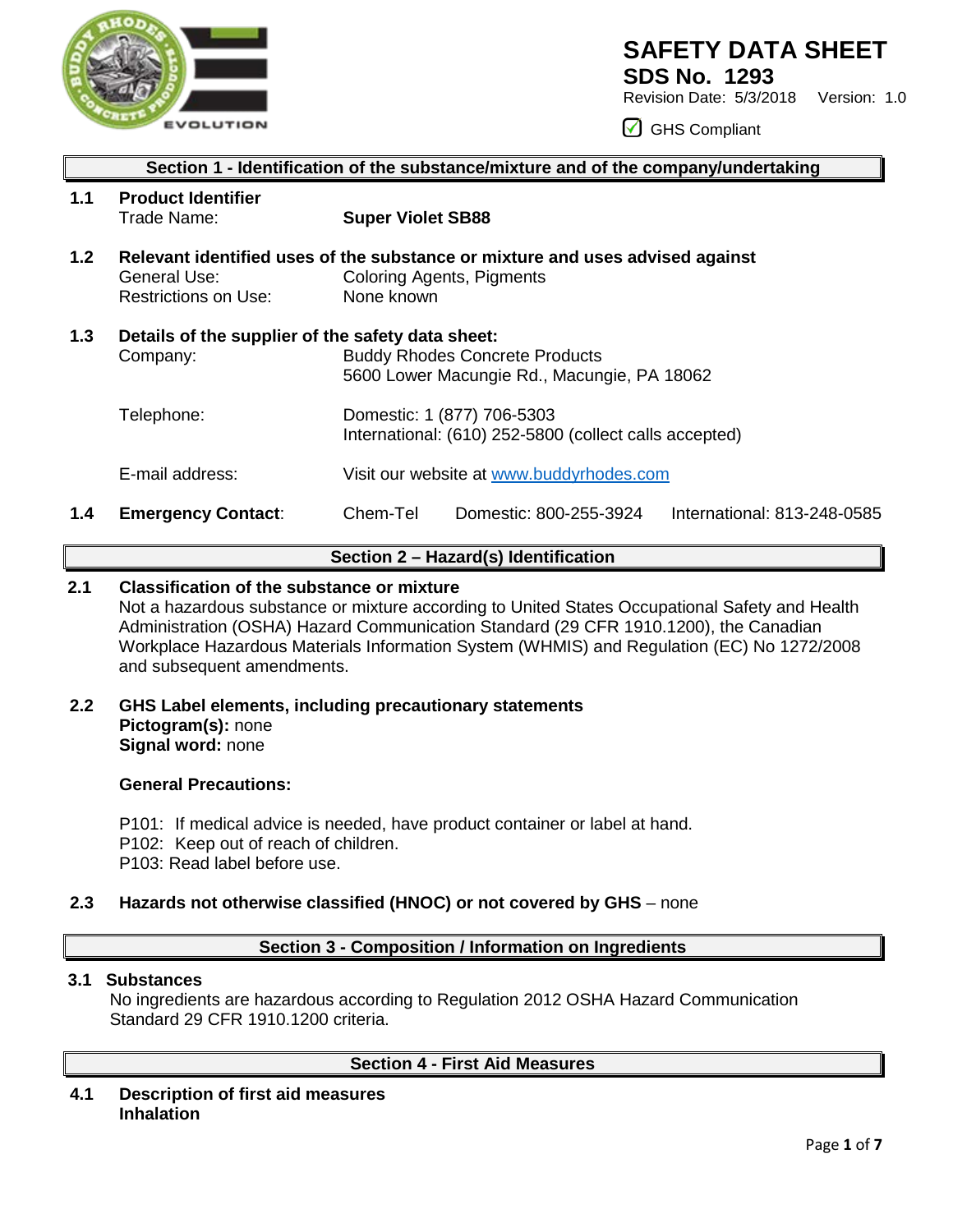Remove source(s) of contamination and move victim to fresh air. If breathing has stopped, give artificial respiration, then oxygen if needed. Contact physician immediately.

## **Eye Contact**

Flush eyes with plenty of water. If irritation persists, seek medical attention.

#### **Skin Contact**

In case of skin contact, wash thoroughly with soap and water.

#### **Ingestion**

Do not induce vomiting unless instructed by a physician. Never give anything by mouth to an unconscious person.

- **4.2 Most important symptoms and effects, both acute and delayed.** None known.
- **4.3 Indication of any immediate medical attention and specific treatment needed.** None known.

## **Section 5 - Fire-Fighting Measures**

## **5.1 Extinguishing Media**

Water Fog, Dry Chemical, and Carbon Dioxide Foam

**5.2 Special hazards arising from the substance or mixture** None known.

#### **5.3 Advice for firefighters**

Use water spray to cool fire-exposed surfaces and to protect personnel. Shut off "fuel" to fire. If a leak or spill has not ignited, use water spray to disperse the vapors. Either allow fire to burn under controlled conditions or extinguish with foam or dry chemical. Try to cover liquid spills with foam. Because fire may produce toxic thermal decomposition products, wear a self-contained breathing apparatus (SCBA) with a full-face piece operated in pressure demand or positive-pressure mode.

#### **Section 6 - Accidental Release Measures**

#### **6.1 Personal precautions, protective equipment and emergency procedures** Only properly protected personnel should remain in the spill area; dike and contain spill. Stop or reduce discharge if it can be done safely**.**

#### **6.2 Environmental precautions**

Stop spill/release if it can be done safely. Prevent spilled material from entering sewers, storm drains or unauthorized drainage systems and natural waterways by using sand, earth, or other appropriate barriers.No special environmental precautions required.

#### **6.3 Methods and material for containment and cleaning up**

Put on appropriate protective gear including NIOSH/MSHA approved self-contained breathing apparatus, rubber boots and heavy rubber gloves. Dike and contain spill; absorb or scrape up excess into suitable container for disposal; wash area with dilute ammonia solution. Stop or reduce discharge if it can be done safely**.** Follow applicable OSHA regulations (29 CFR 1910.120) for disposal.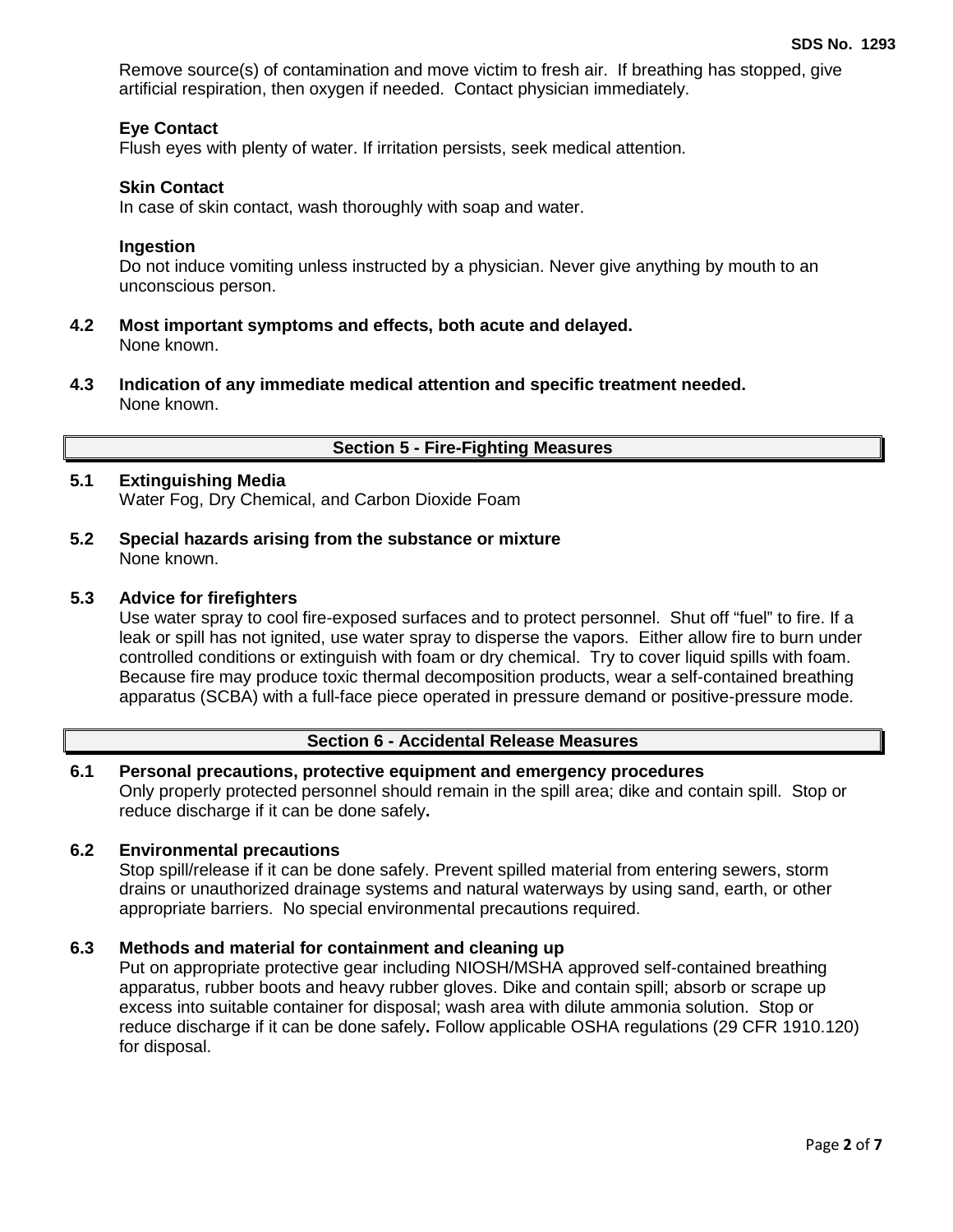## **6.4 Reference to other sections**

See Section 3 for list of Hazardous Ingredients; Sections 8 for Exposure Controls; and Section 13 for Disposal.

#### **Section 7 - Handling and Storage**

#### **7.1 Precautions for safe handling**

Use good general housekeeping procedures. Wash hands after use. Do not get in eyes, on skin or on clothing. Do not breathe vapors or mists. Use good personal hygiene practices.

#### **7.2 Conditions for safe storage, including any incompatibilities**

Keep container(s) tightly closed and properly labeled. Store in cool, dry, well ventilated place away from heat, direct sunlight, strong oxidizers and any incompatibles. Store in approved containers and protect against physical damage. Keep containers securely sealed when not in use. Indoor storage should meet local standards and appropriate fire codes. Containers that have been opened must be carefully resealed to prevent leakage. Empty containers retain residue and may be dangerous. Avoid water contamination.

## **7.3 Specific end use(s)**

These precautions are for room temperature handling. Other uses including elevated temperatures or aerosol/spray applications may require added precautions.

#### **Section 8 - Exposure Controls / Personal Protection**

#### **8.1 Control parameters** None defined

#### **8.2 Exposure controls**

#### **Respiratory Protection**

Respiratory protection is not normally required when using this product with adequate local exhaust ventilation. Where risk assessment shows air-purifying respirators are appropriate, follow OSHA respirator regulations 29 CFR 1910.134 and European Standards EN 141, 143 and 371; wear an MSHA/NIOSH or European Standards EN 141, 143 and 371 approved respirators equipped with appropriate filter cartridges as a backup to engineering controls.

#### **Hand Protection**

Wear any liquid-tight gloves such as butyl rubber, neoprene or PVC.

#### **Eye Protection**

Safety glasses with side shields per OSHA eye- and face-protection regulations 29 CFR 1910.133 and European Standard EN166. Contact lenses are not eye protective devices. Appropriate eye protection must be worn instead of, or in conjunction with contact lenses.

#### **Other Protective Clothing/Equipment**

Additional protective clothing or equipment is not normally required. Provide eye bath and safety shower.

#### **Comments**

Never eat, drink, or smoke in work areas. Practice good personal hygiene after using this material, especially before eating, drinking, smoking, using the toilet, or applying cosmetics. Wash thoroughly after handling.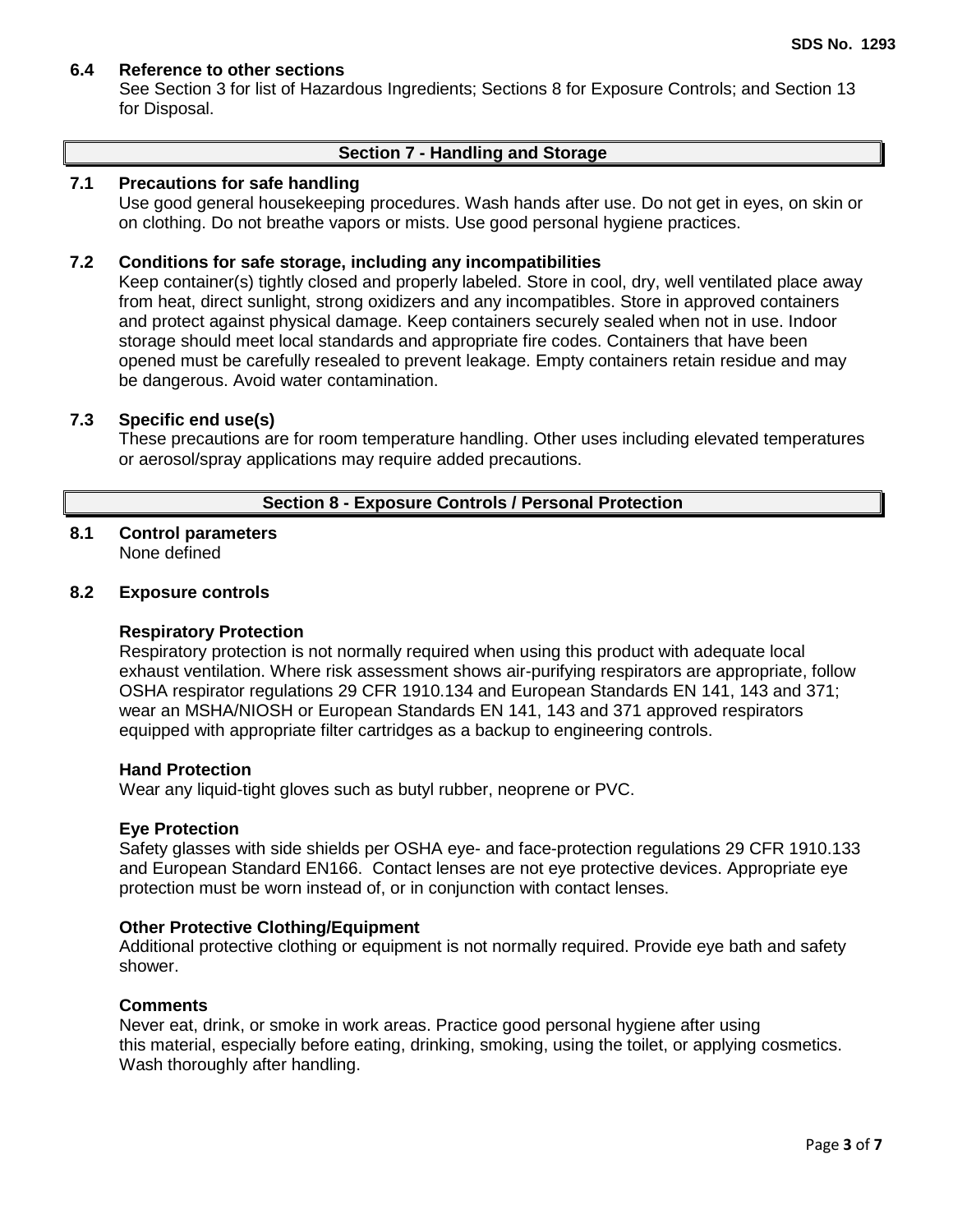#### **Section 9 - Physical and Chemical Properties**

#### **9.1 Information on basic physical and chemical properties**

| Appearance:                       | Powder         | Vapor pressure:                   | No data   |
|-----------------------------------|----------------|-----------------------------------|-----------|
| Odor:                             | Slight to none | Vapor density (Air=1):            | No data   |
| pH:                               | No data        | <b>Evaporation rate:</b>          | No data   |
| <b>Flash Point:</b>               | No data        | Solubility in water:              | Insoluble |
|                                   |                | <b>Specific Gravity</b>           |           |
| Melting / freezing point:         | No data        | $(H2O=1, at 4 °C):$               | No data   |
| Low / high boiling point:         | No data        | <b>Relative density:</b>          | No data   |
| <b>Upper flammability limits:</b> | No data        | <b>Decomposition temperature:</b> | No data   |
| <b>Lower flammability limits:</b> | No data        | <b>Viscosity:</b>                 | No data   |

#### **Section 10 - Stability and Reactivity**

#### **10.1 Reactivity**

No hazardous reactions if stored and handled as prescribed/indicated., No corrosive effect on metal. Not fire propagating.

#### **10.2 Chemical stability**

These products are stable at room temperature in closed containers under normal storage and handling conditions.

#### **10.3 Possibility of hazardous reactions** Hazardous polymerization cannot occur

- . **10.4 Conditions to avoid** None known
- **10.5 Incompatible materials** Strong bases and acids

#### **10.6 Hazardous decomposition products**

Thermal oxidative decomposition can produce carbon oxides, gasses/vapors, and traces of incompletely burned carbon compounds.

#### **Section 11- Toxicological Information**

#### **11.1 Information on toxicological effects**

**Acute Toxicity** Inhalation Toxicity LC50: 31 mg/L

#### **Skin Corrosion/Irritation** No data available

**Serious Eye Damage/Irritation** No data available

# **Respiratory/Skin Sensitization**

No data available

#### **Germ Cell Mutagenicity** No data available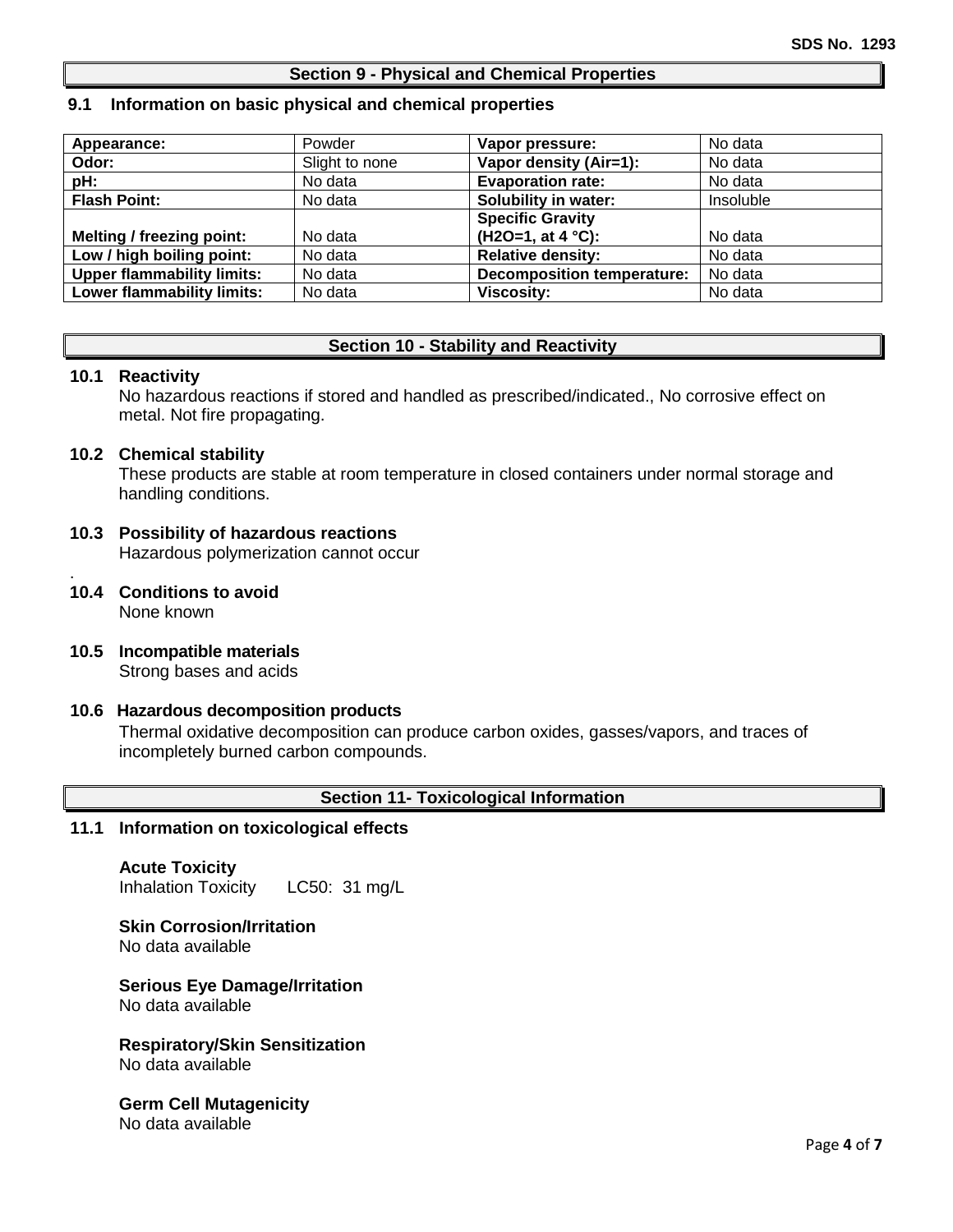## **Carcinogenicity**

No component of these products present at levels greater than or equal to 0.1% is identified as a carcinogen or potential carcinogen by IARC, ACGIH or NTP.

#### **Reproductive Toxicity**

No data available

## **Specific Target Organ Toxicity – Single Exposure**

No data available

#### **Specific Target Organ Toxicity – Repeated Exposure** No data available

**Aspiration Hazard**

No data available

## **Potential Health Effects – Miscellaneous**

No data available

#### **Section 12 - Ecological Information**

- **12.1 Toxicity** No data available
- **12.2 Persistence and Degradability** No data available
- **12.3 Bioaccumulative Potential** No data available
- **12.4 Mobility in Soil** No data available
- **12.5 Results of PBT and vPvB assessment** No data available
- **12.6 Other Adverse Effects**

No data available

#### **Section 13 - Disposal Considerations**

## **13.1 Waste treatment methods**

Under RCRA it is the responsibility of the user of the product to determine at the time of disposal whether the product meets RCRA criteria for hazardous waste. Waste management should be in full compliance with federal, state and local laws.

Empty containers retain product residue which may exhibit hazards of material, therefore to not pressurize, cut, glaze, weld or use for any other purposes. Return drums to reclamation centers for proper cleaning and reuse.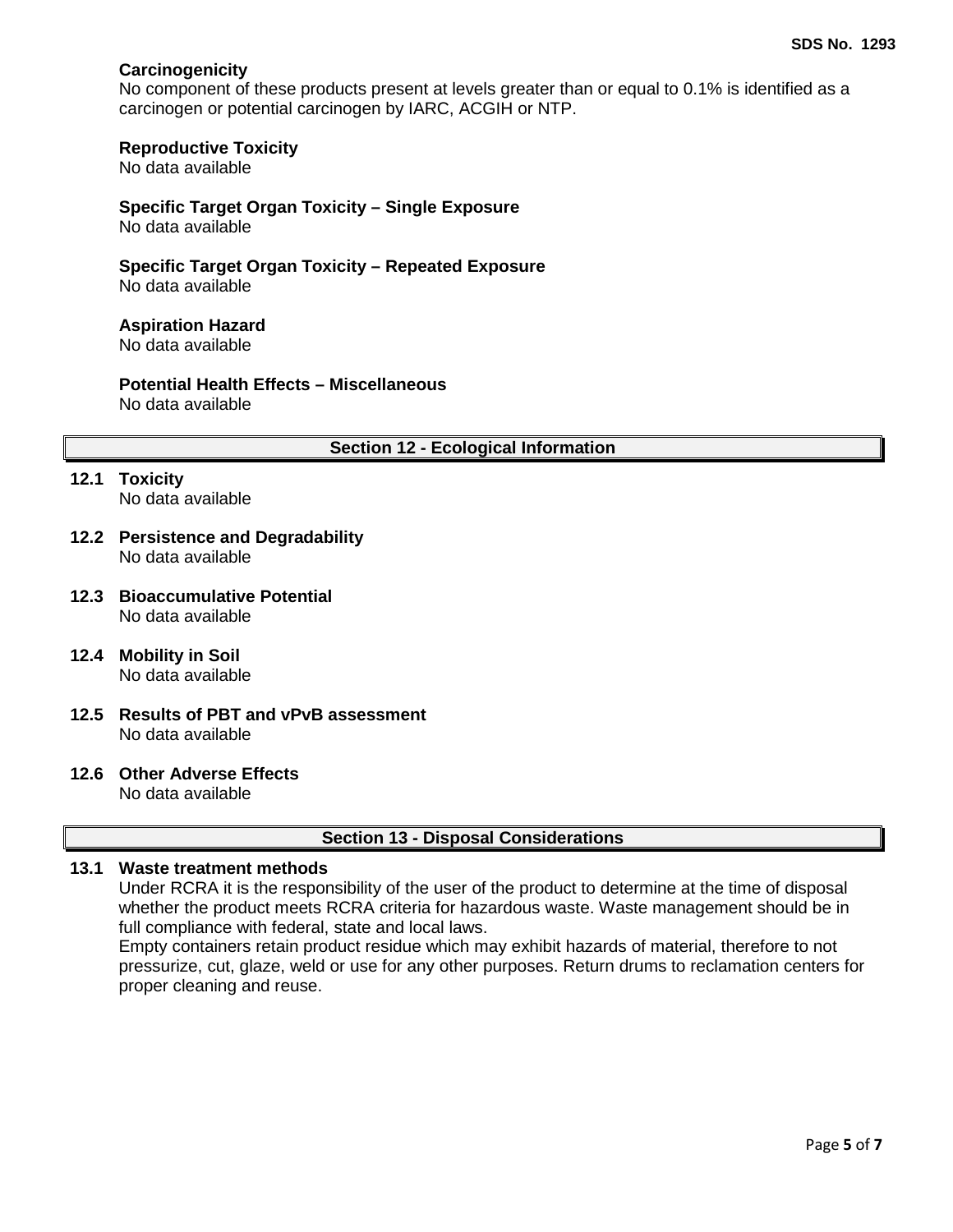#### **Section 14 - Transport Information**

#### **Not regulated by DOT, IATA or IMDG**

|                                      | <b>Land transport</b><br>(DOT) | Sea transport<br>(IMDG) | Air transport<br>(ICAO/IATA) |
|--------------------------------------|--------------------------------|-------------------------|------------------------------|
| <b>UN number:</b>                    |                                |                         |                              |
| UN proper shipping name:             |                                |                         |                              |
| Transport hazard class(s):           |                                |                         |                              |
| Packing group:                       |                                |                         |                              |
| <b>Environmental hazards:</b>        |                                |                         |                              |
| <b>Special precautions for user:</b> |                                |                         |                              |
| <b>Transport in bulk according</b>   |                                |                         |                              |
| to Annex II of MARPOL73/78           |                                |                         |                              |
| and the IBC Code                     |                                |                         |                              |

#### **Section 15 - Regulatory Information**

## **15.1 Safety health and environmental regulations/legislation specific for the substance or mixture:**

## **REACH: Regulation (EC) No 1907/2006 of The European Parliament and of The Council of December 2006 (including amendments and corrigenda as of 17 February 2016)**

This product complies with REACH or is not subject to regulation under REACH. The product does not contain an ingredient listed on either the Candidate List or Authorization List for Substances of Very High Concern (SVHC).

**In the United States (EPA Regulations)**

#### **TSCA Inventory Status (40 CFR710)**

All components of this formulation are listed in the TSCA Inventory. No component of this formulation has been determined to be subject to manufacturing or use restrictions under the Significant New Use Rules (SNURs).

#### **CERCLA Hazardous Substance List (40 CFR 302.4)**

None known.

#### **SARA 302 Components**

No chemicals in this material are subject to the reporting requirements of SARA Title III, Section 302.

#### **Superfund Amendments and Reauthorization Act of 1986 Title lll (Emergency Planning and community Right-to-Know Act of 1986) Sections 311 and 312** None

#### **Superfund Amendments and Reauthorization Act of 1986 Title lll (Emergency Planning and Community Right-to-Know Act of 1986) Section 313**

This material does not contain any chemical components with known CAS numbers that exceed the threshold (De Minimis) reporting levels established by SARA Title III, Section 313.

#### **State Right-to-Know**

| <b>Component</b>                        | CAS#        | <b>State</b> |
|-----------------------------------------|-------------|--------------|
| Silica, amorphous, precipitated and gel | 112926-00-8 | MA, PA, NJ   |